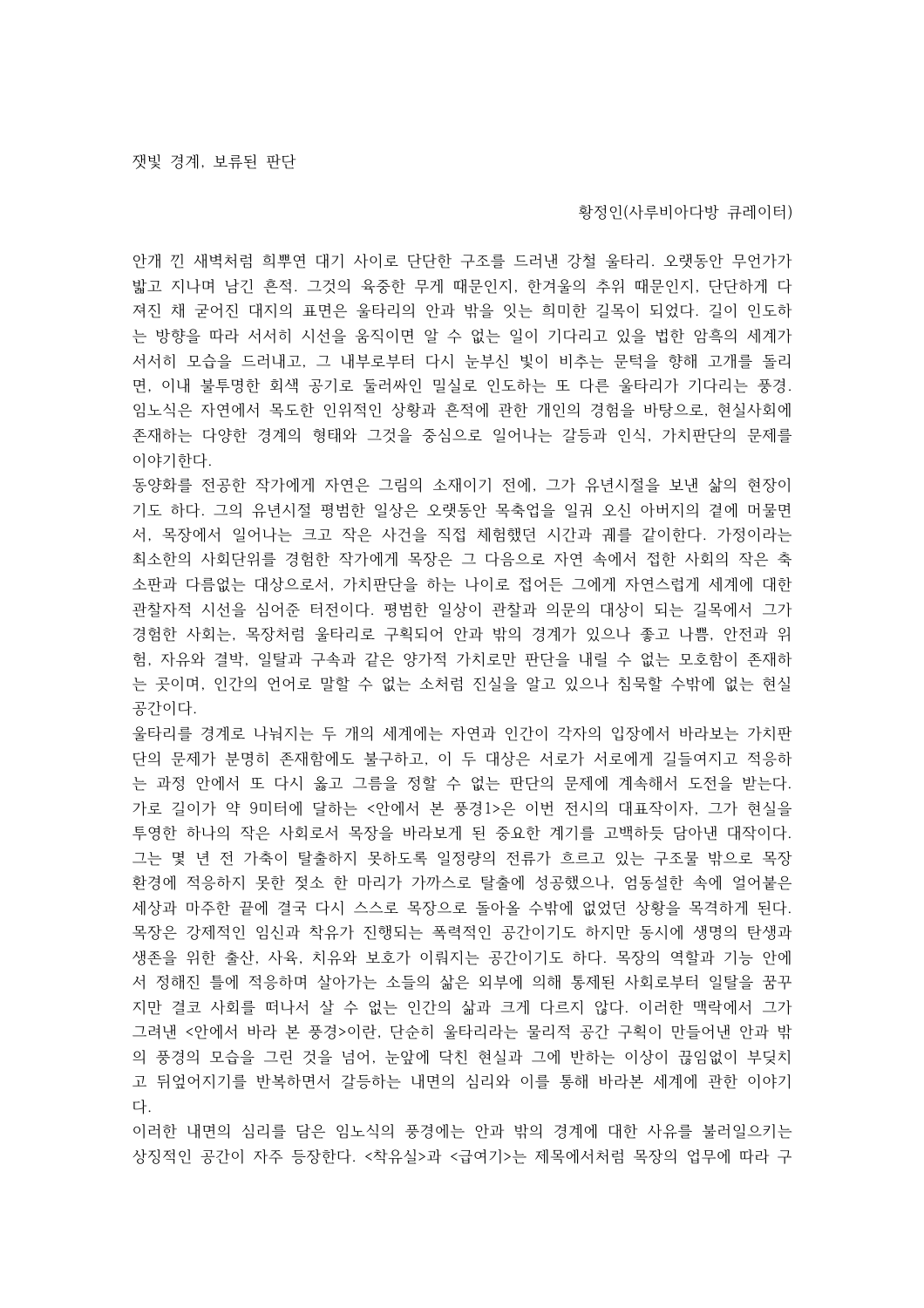획된 공간과 시설을 그린 작품이다. 이전의 <길러지다>연작(2014)에서 착유와 교배가 진행되 는 일련의 상황을 구체적으로 묘사했던 것과 달리, 작가는 근작에 이르러 이러한 일들이 벌어 지는 목장의 공간 구조를 객관적으로 관찰하여 담아내고 있다. 각각의 공간에서 이뤄졌을 갖 가지 일들에 대한 구체적인 언급은 없지만, 무언가를 통제하고 관리하기 위해 구획된 장소에 서 사육하는 자와 사육을 당하는 대상이 머물렀을 공간의 모습은 모노톤의 화면 안에 건조하 게 기록된다. 또한 그의 화면에서 공간은 단단한 벽체와 강철 울타리를 기점으로 안과 밖이 물리적으로 구분된 형태로 드러나기도 하지만, 빛과 어둠의 대비를 통해 상징적인 의미를 덧 입기도 한다. 빛은 그의 그림에서 표면적으로는 어두운 실내와 대비되는 햇빛 가득한 자연 공 간으로의 해방 또는 일탈을 의미하지만(< 3>), 착유실 심리적으로는 위험이 도사리고 있는 야생 의 환경으로부터 안전하게 관리되는 목장의 시스템을 의미하기도 한다(<안에서 본 풍경1>의 화면 중앙). 반대로 어둠은 인간에 의해 자유로운 삶을 억압받는 생명들이 생존을 위해 어쩔 수 없이 적응해야만 하는 통제의 공간이지만(<착유실1>), 생명이 유지되는 공간이기도 하며 (<급여기>), 때론 안락한 목장과 달리 거칠고 다듬어지지 않은 채 방치된 야생의 공간이 되기 도 한다(<안에서 본 풍경 >의 화면 양측). 이와 같이 안과 밖의 공간이 지닌 중의적 의미에 대한 작가의 사유는 고된 노동 후에 오물이 잔뜩 묻고 땀에 전 작업화를 객관적인 시각으로 그려낸 < 장화>(2014)에 대한 그의 작업노트에서도 그 단서를 찾아볼 수 있다.

'장화는 외부의 오물로부터 발을 보호해주는 역할을 한다. 그래서 보통 더러운 일을 할 때 장 화를 신는다. 하지만 일을 마치고 장화를 벗으면 땀에 절어버린 발을 보게 된다. 우리의 삶도 이와 비슷한 것 같다. 외부의 더러움을 인식하지만 그로 인해 내부에서부터 차버린 더러움을 인식하지 못하며 살아가고 있는지도 모른다.'- 2014년작 <장화>에 대한 작업노트 중에서.

이렇듯 그가 그려내는 공간은 바라보는 관점에 따라 상대적인 의미를 지니며, 흑과 백의 구분 처럼 극단적인 의미를 지녔던 가치들은 뿌연 잿빛처럼 묘사된 대기의 흐름 속에서 절대적인 의미를 조금씩 상실해간다. 즉, 임노식의 그림에서 자유와 구속은 그 어떤 것도 완전한 정의 아래 규정할 수 없으며, 이는 입구이자 출구이며, 안이면서 밖이 될 수 있는 공간의 경계를 담은 화면구성을 통해, 그리고 빛이 비추지만 암울한 현실처럼 눈부시게 환하지 않으며, 어둠 이 서려있으나 희망이 사라진 칠흑 같은 암흑으로 표현하지 않는 무채색의 섬세한 변주를 통 해 전달된다. 아울러 그가 최근 <무제>라는 이름으로 진행하고 있는 일련의 연작은 일상의 풍 경 속에서 이러한 양가적 의미와 가치를 환기시키는 인공적이고 건축적인 공간의 구조에 더욱 집중한 작업으로서, 공간과 그 의미에 대한 작가적 관심이 목장이라는 특수한 상황에 머물지 않고 보다 보편적인 영역으로 확장되어 나가고 있음을 보여준다.

이처럼 임노식의 회화는 지극히 사적인 경험과 기억 속에 각인된 공간에서 출발하지만, 그가 화면에 담아낸 경계의 풍경은 섬세한 명암대비와 화면구성을 통해 사회 구조 속에 내재한 다 양한 의미와 가치의 문제를 환기시킨다. 그리고 이러한 문제는 마음속에 끊임없이 생성, 소멸, 충돌하기를 반복하면서 우리에게 계속해서 질문을 건넨다. 결박된 현실로부터의 탈출이 가져 오는 고통을 감내할 것인가. 고통스럽지만 익숙한 현실의 구조가 만들어 낸 일시적인 안주와 평안을 선택할 것인가. 지금 이 순간 각자가 마주한 현실의 울타리는 과연 무엇인가.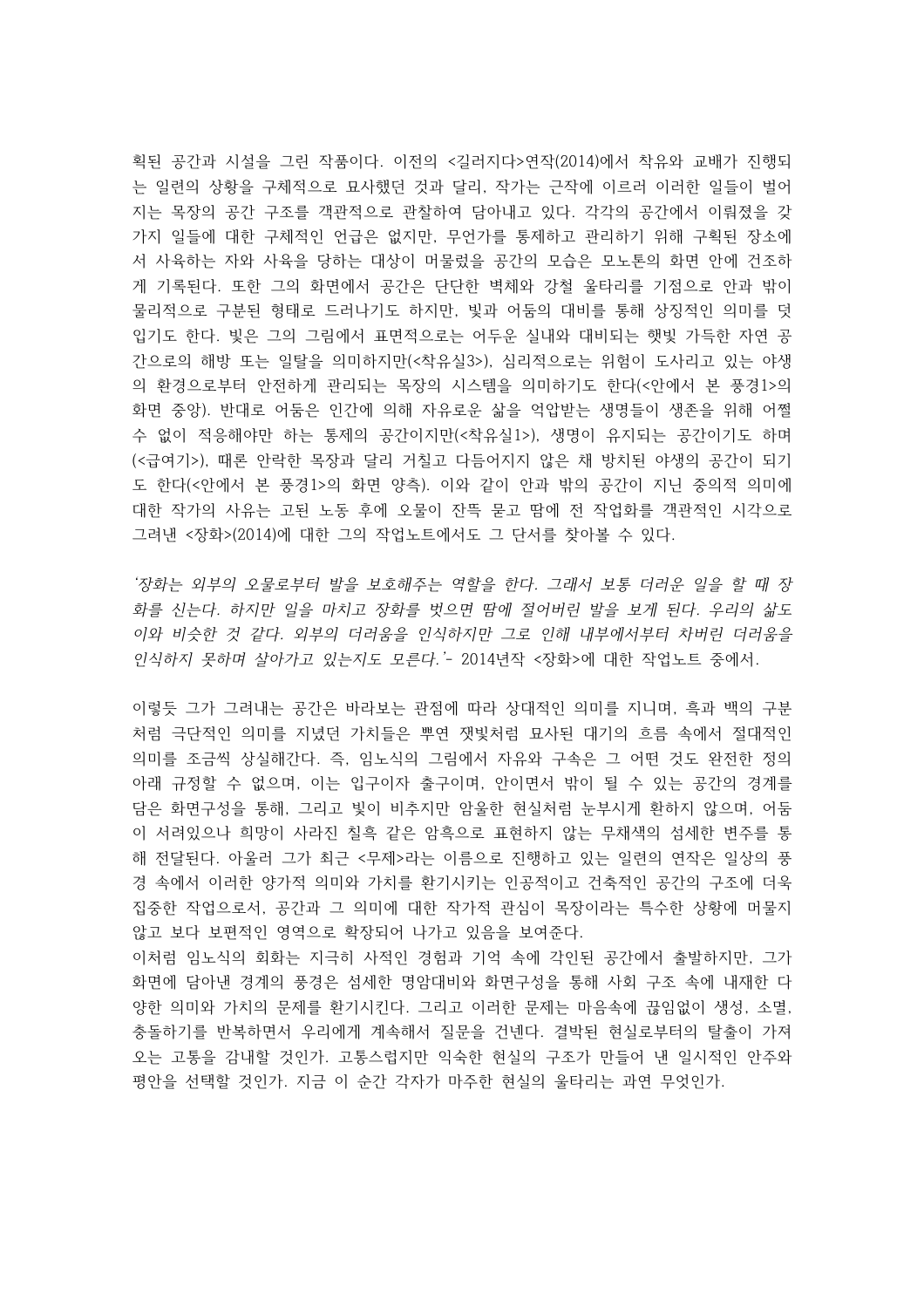Gray boundaries, Deferred judgement

## Jungin Hwang (Curator, Project Space Sarubia)

A hard fence made of steel unveiled in the midst of foggy atmosphere like that of dawn. A trace left behind from something passing by for a long period of time. Whether it is from the heavy weight, or the winter cold, the beaten and hardened surface of the ground has become a faint roadway connecting the inside and outside of the fence. Viewing down the pathway leads to a dark world where the unknown seems to be awaiting, and turning one's head from those depths to the threshold shining brightly, another fence that leads to a secret room surrounded by opaque gray air comes into sight. Based on his personal experience of witnessing artificial situations and traces in nature, Nosik Lim speaks of the various forms of boundaries existing in the real society and the confrontations, awareness and problems of value judgement centered around them.

To the artist who majored in Oriental painting, before it is a source of painting, nature is a place of his childhood. His childhood routine overlaps with the time he experienced big and small incidents at the farm while living with his father, who spent considerable time of his life in stock-farming. To the artist who experienced the minimal social unit of family, the farm was basically a miniature of the next social unit he encountered in nature, where he naturally grew an observant perspective of the world at an age of value judgement. At a crossroad where ordinary daily life became the subject of observation and questions, although there were boundaries like the inside and outside marked by the fences in the farm, the society he experienced was a place where ambiguity existed that cannot be determined simply by two contrasting values, such as good and bad, safety and danger, freedom and oppression, deviation and restriction. It was a space of reality where one remained silent like the cow who knows of the truth but cannot speak the human language. Although there clearly exists a problem of value judgement seen from the side of nature and humans, the two worlds divided by the fenced boundaries are constantly challenged by problems of decision of right and wrong that cannot be determined, in the process of the two adapting and getting used to each other. 'View from the inside1', which measures 9m wide, is the leading piece of this exhibition and a masterpiece that portrays the important motive of the artist viewing the farm as a small society reflecting reality. Several years ago, he witnesses a cow that was unable to get used to the farm environment escape the farm over an electric fence preventing cattle from escaping, but that ends up coming back to the farm by itself faced with the cold reality of the harsh winter. The farm is a violent place with forced pregnancy and milking takes place, but it is at the same time a place for the birth of a new life, survival, breeding, healing and protection. The cattle that lives under the fixed boundaries of the farm and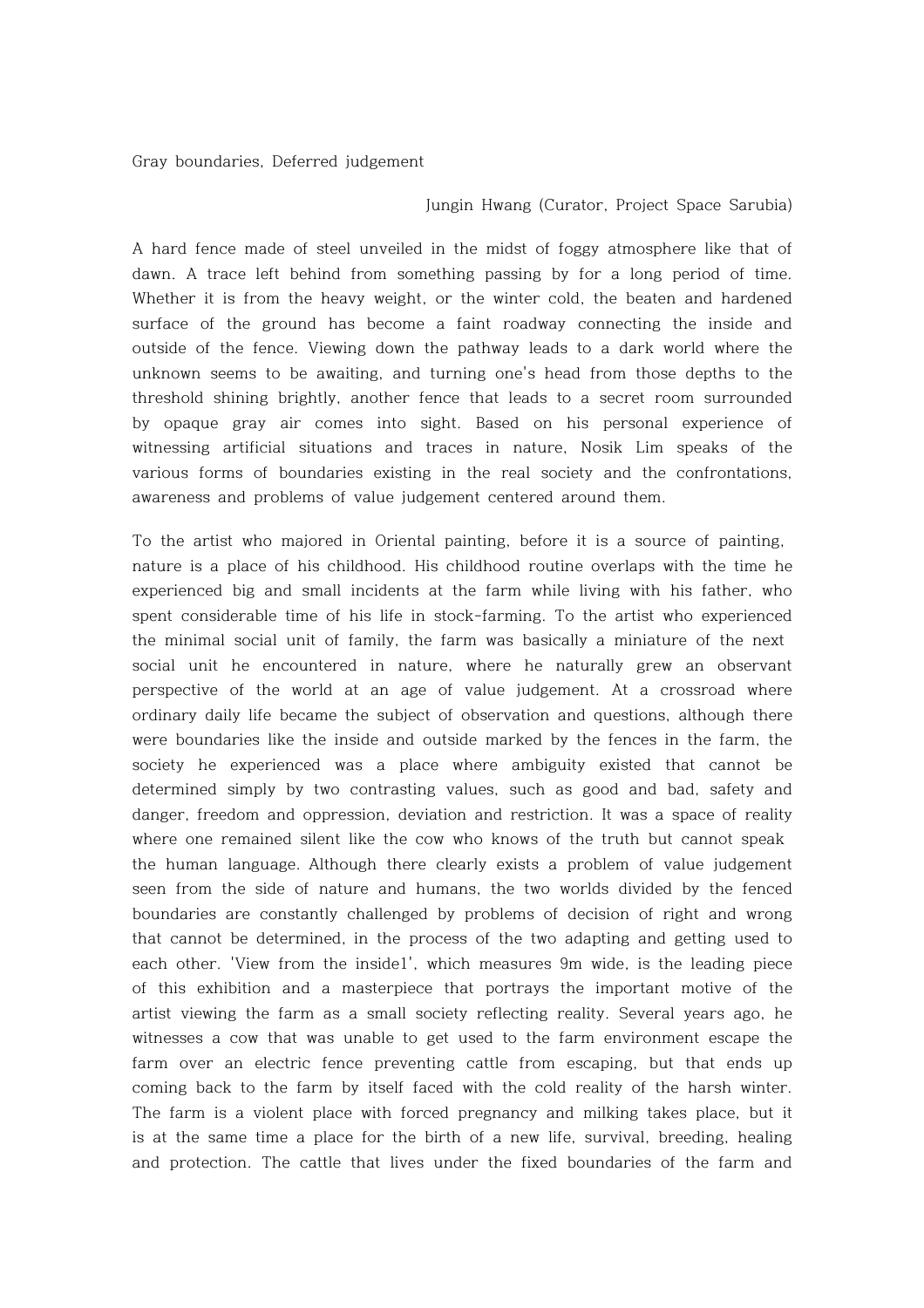its functions, dream of escaping such restricted society, but it is not much different from mankind that cannot live away from society. In this context, the 'View from the inside' he depicted, goes beyond the simple picture of a scenery of a physical space where the inside and outside is divided by a

fence. It speaks of the reality and contrasting ideals that endless clash with one another and the world seen through such conflicting mind.

In Nosik Lim's sceneries that reflect such mind, symbolic spaces that bring about the boundaries dividing the inside and outside appear frequently. Like the titles, 'Milking room' and 'Feed Dispenser' are artworks that depict the divided space and facilities of the farm according to its function. Unlike the detailed description of the situation of milking and inbreeding in this previous series 'Raised' (2014), in his recent works the artist's work show the structural space of the farm where such activities take place in an objective and observant manner. Although there is no detailed mention of the various activities that would have taken place in each of the space, the space where the person raising and the subject being raised existed in the divided space for controlling and managing something is recorded dryly on monotonous screen. Also, in his picture, the inner and outer space is physically divided by hard walls and metal fences, but it also has the symbolic layer of light and dark. In his picture, light signifies freedom or deviation in nature filled with sunlight, in contrast with the dark interior space 'Milking room3', but psychologically, it also means the farming system that is safely managed from the wild environment outside where danger awaits (Centre of 'View from the inside1'). On the contrary, darkness is a restricted space where life whose liberal way of life is oppressed and must adapt for survival ('Milking room1'), it is also a space where life is maintained ('Feed dispenser'), and a space of the wild that is left unattended, unlike the comfortable farm (The outer two sides of 'View from the inside1'). The artist's intention of the neutral meaning of the inner and outer space as such is also hinted in his work notes about 'Boots'(2014) which shows his objective perspective of

work boots that is covered in dirt and soaked in sweat after hard work.

'Boots protect the feet from external pollution. So normally, we wear boots for dirty tasks. However, when we take off the boots after the task, we see our feet socked with sweat. Our life seems similar to this. We are aware of the pollution from the outside, however we may be living unaware of the dirtiness built from within.'- from the artist notes about 'Boots', 2014.

As can be seen, the space he depicts has a relative meaning depending on the perspective and the values that had extreme meaning like the clear contrast of